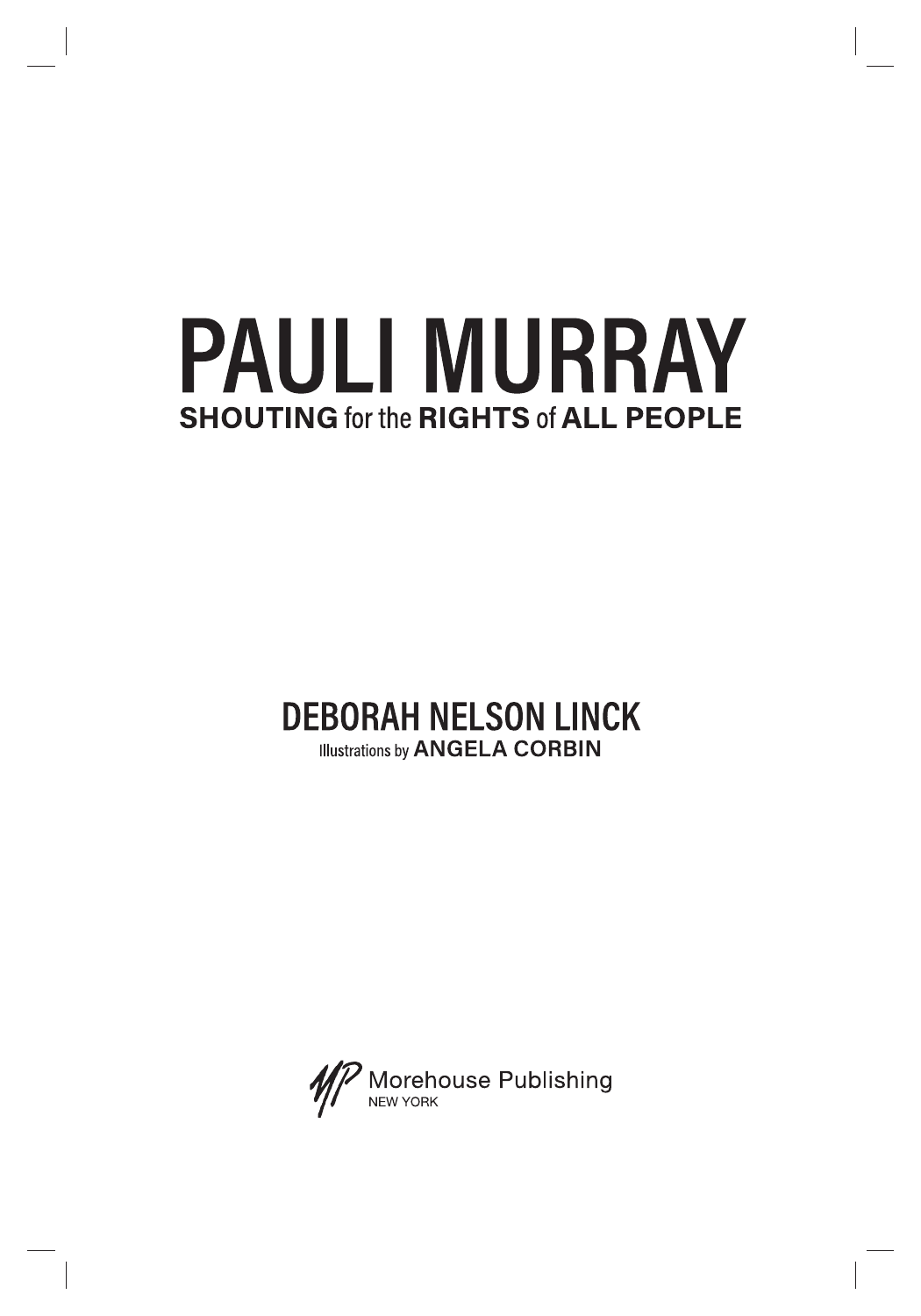Copyright © 2022 by Deborah Nelson Linck Illustrations © 2022 by Angela Corbin

All rights reserved. No part of this book may be reproduced, stored in a retrieval system, or transmitted in any form or by any means, electronic or mechanical, including photocopying, recording, or otherwise, without the written permission of the publisher.

Unless otherwise noted, the Scripture quotations contained herein are from the New Revised Standard Version Bible, copyright © 1989 by the Division of Christian Education of the National Council of Churches of Christ in the U.S.A. Used by permission. All rights reserved.

Morehouse Publishing, 19 East 34th Street, New York, NY 10016 Morehouse Publishing is an imprint of Church Publishing Incorporated.

Cover art by Angela Corbin Cover design by Jennifer Kopec, 2Pug Design Typeset by Rose Design

Library of Congress Cataloging-in-Publication Data

Names: Nelson Linck, Deborah, author. | Corbin, Angela, 1973- illustrator. Title: Pauli Murray : shouting for the rights of all people / Deborah Nelson Linck ; illustrated by Angela Corbin.

Description: New York, NY : Morehouse Publishing, [2022] | Audience: Ages 6-12 | Audience: Grades 4-6

Identifiers: LCCN 2021059494 (print) | LCCN 2021059495 (ebook) | ISBN 9781640655577 (paperback) | ISBN 9781640655584 (epub)

- Subjects: LCSH: Murray, Pauli, 1910-1985--Juvenile literature. | African Americans--Biography--Juvenile literature. | African American civil rights workers--Biography--Juvenile literature. | African American women--Biography--Juvenile literature. | African American women civil rights workers--Biography--Juvenile literature.
- Classification: LCC E185.97.M95 N45 2022 (print) | LCC E185.97.M95 (ebook) | DDC 305.89/96073--dc23/eng/20220131

LC record available at https://lccn.loc.gov/2021059494

LC ebook record available at https://lccn.loc.gov/2021059495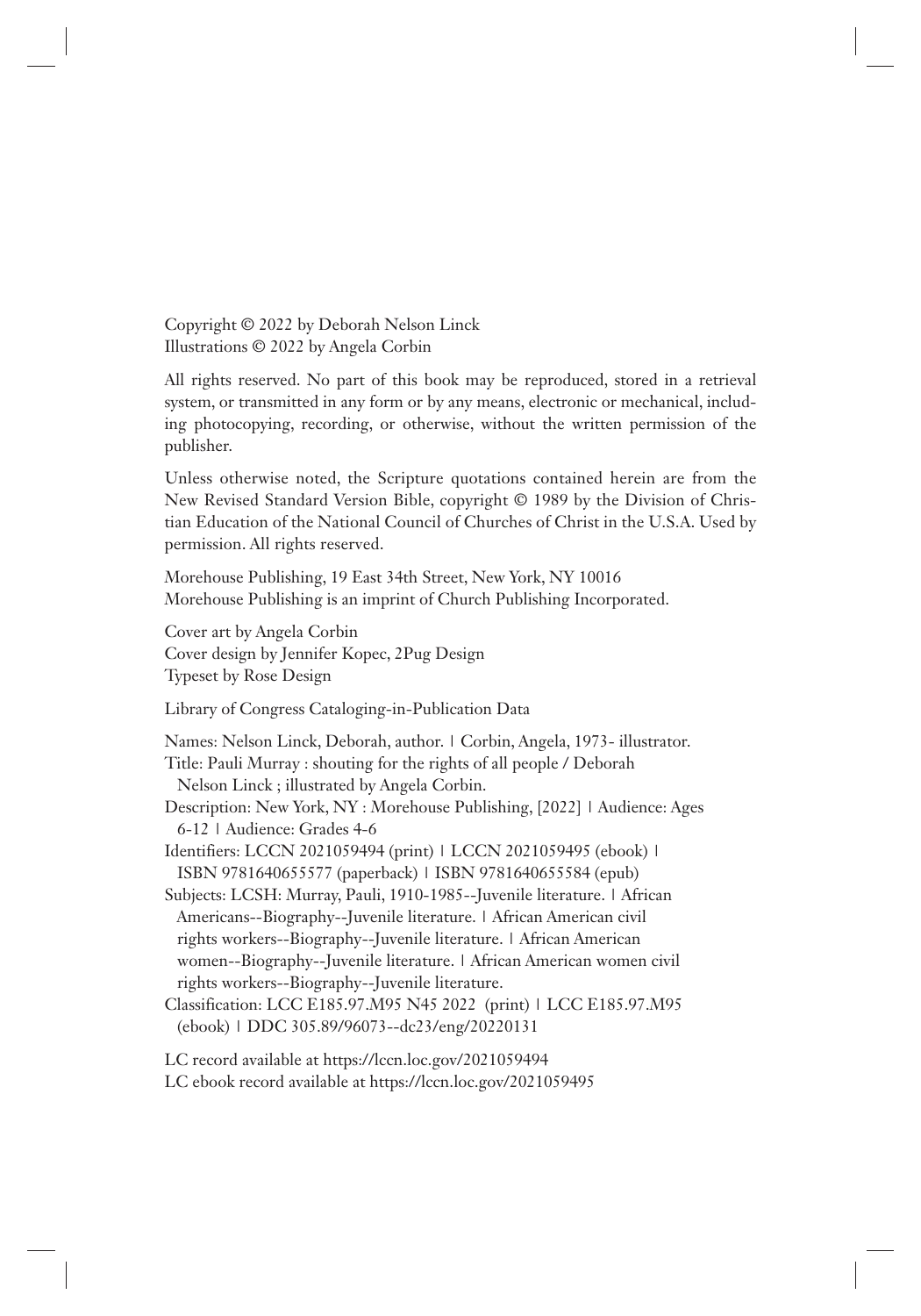*This book is dedicated to all those "fearfully and wonderfully made" individuals that continue to inspire my life.* 

*Special thanks to all the people who have laid eyes on, edited, and helped me birth this book.* 

*To Van, Ja'Lon, Deb, Rob, Peter, Sarah, James, Lisa, Andrew, Alex, Wendy, Nancy, Maggie, and Dan, thank you for your love and support.*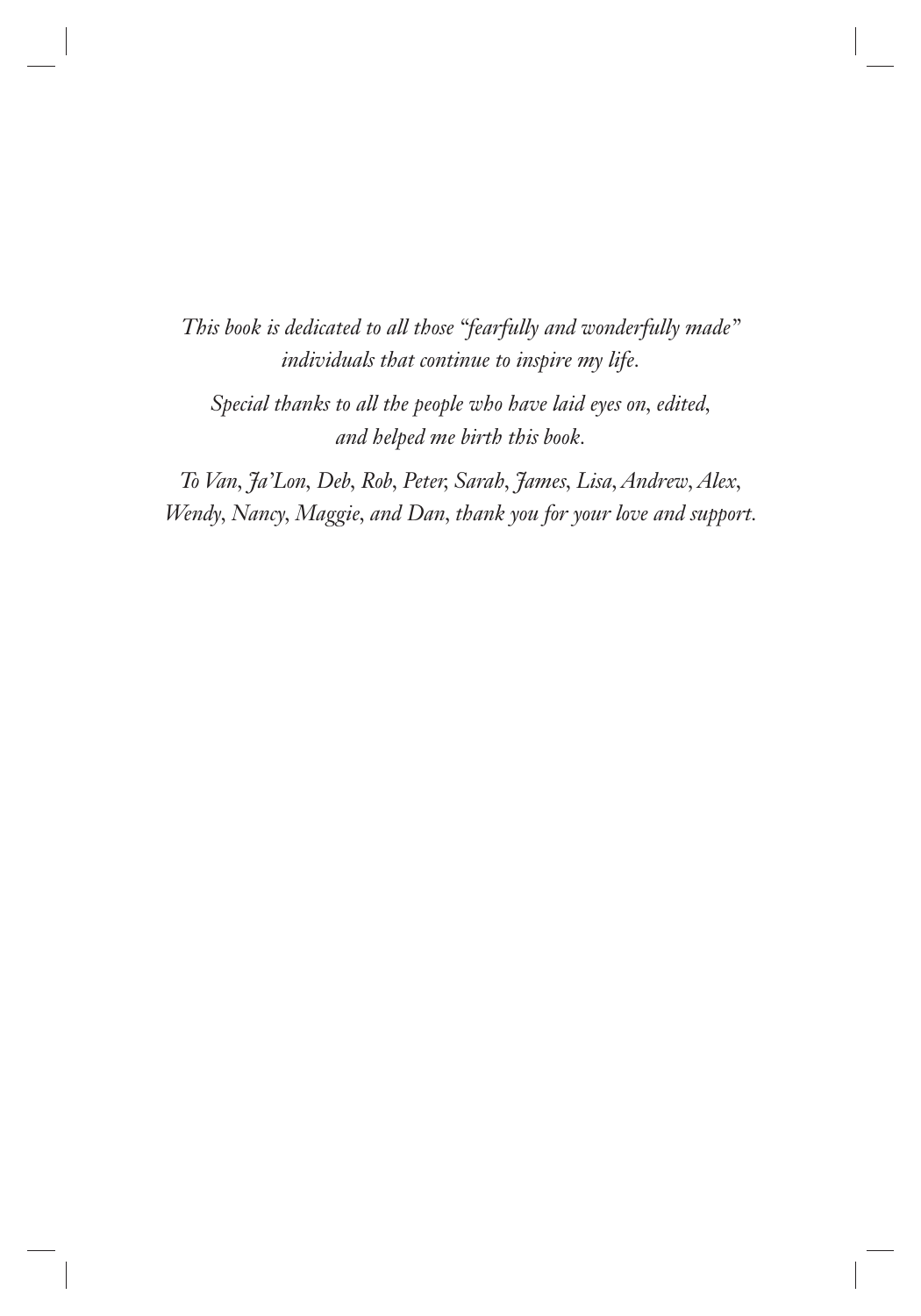### **Contents**

| 11. Fearfully and Wonderfully Made 41 |
|---------------------------------------|
|                                       |
|                                       |
|                                       |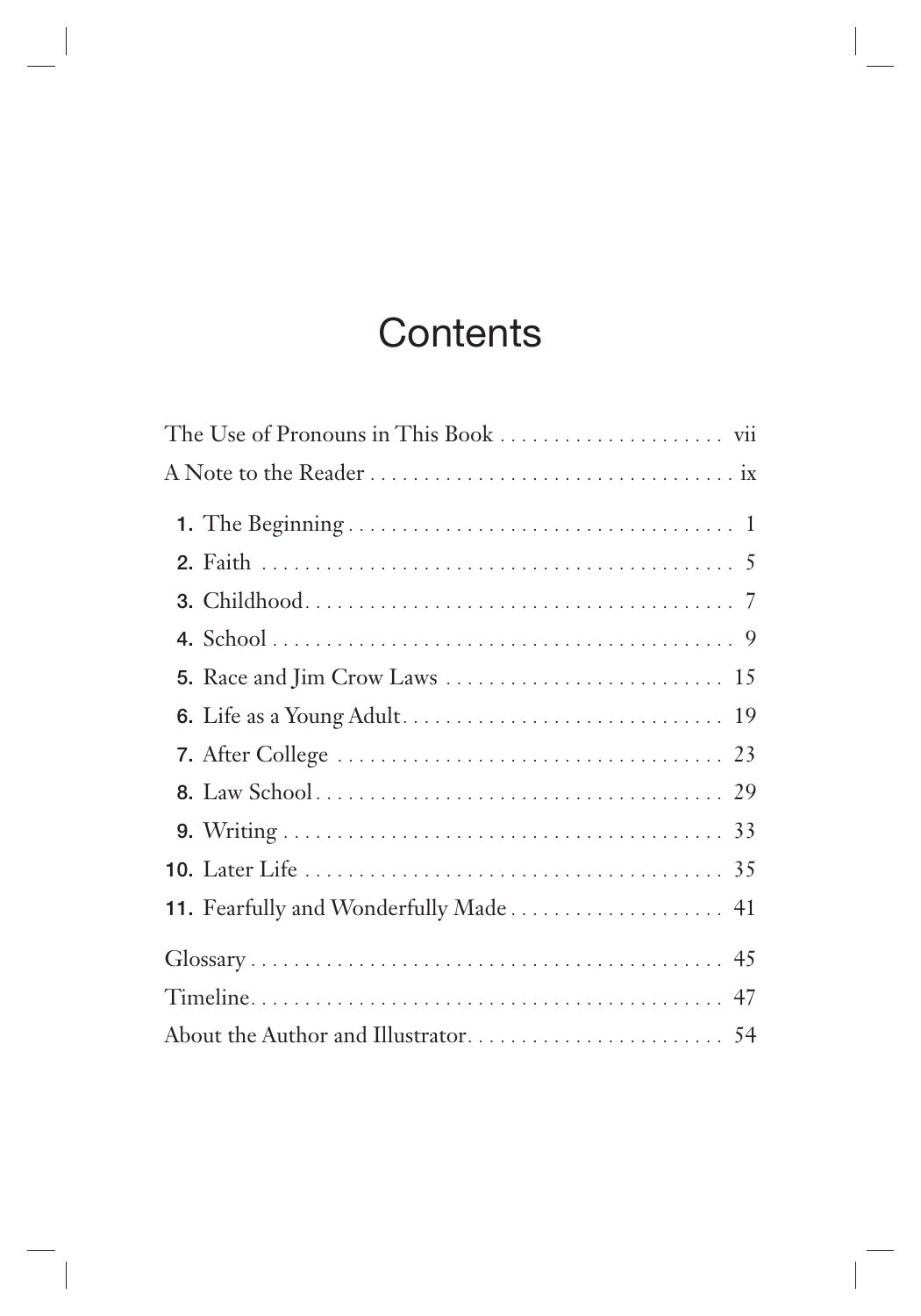### The Use of Pronouns in This Book

I have given a lot of thought to pronoun usage in this book. It is important to note that Pauli Murray used singular "she"/"her" pronouns during her life. The use of more inclusive language has its own history, and it continues to evolve. Today many choose to use gender-neutral pronouns, such as "they" and "their." Had Pauli lived at a different time "she" might have selected pronouns that more accurately reflected "her" gender identity. For this reason I have chosen to use a combination of pronouns to both respect Pauli's voice and honor their identity.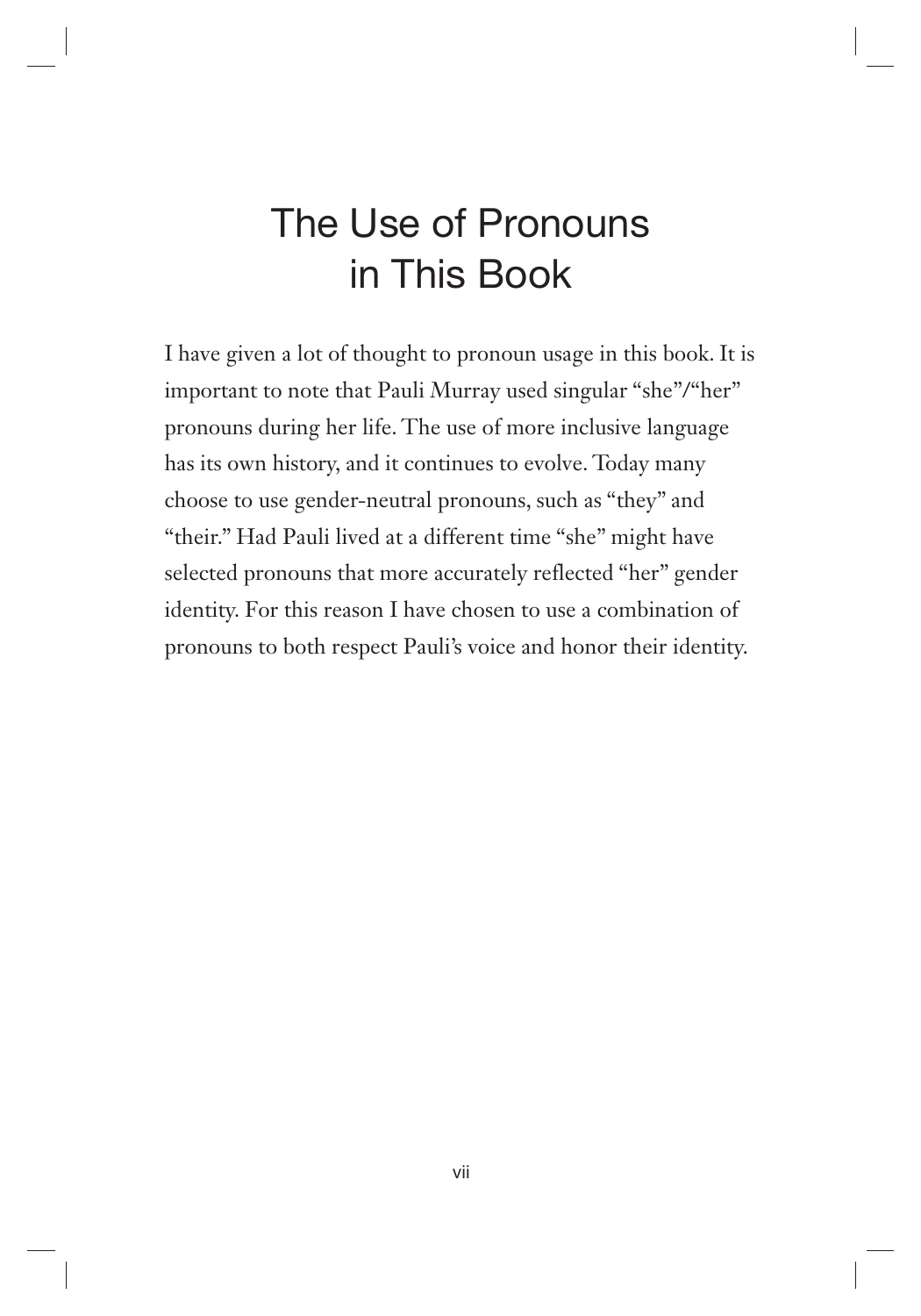### A Note to the Reader

#### **Welcome—**

I'm so excited that you have chosen to learn about the amazing life of Pauli Murray. You may not have heard of Pauli before, but I hope that when you finish this book you will want to share Pauli's story with others. It might help in reading this story to know a little about the world in which Pauli grew up.

Anna Pauline Murray was born more than one hundred years ago. In the early 1900s, clothing, transportation, and schools looked different. People's differences were not celebrated. Instead, fear and lack of understanding led people to form prejudices and create unfair laws based on race, gender, and even who a person loved. Two examples that made life difficult during this time were segregation and Jim Crow laws. Segregation meant separating people by their skin color or race . Black Americans and white Americans had separate communities where they lived. Restaurants, schools, movie theaters, and swimming pools were all segregated. Water fountains, restrooms, and buses were separated and labeled with one place for African American customers and the other for white American customers.

 Jim Crow laws were named after an awkward enslaved character in a popular musical show around 1830. These laws made segregation legal for about one hundred years. Jim Crow

ix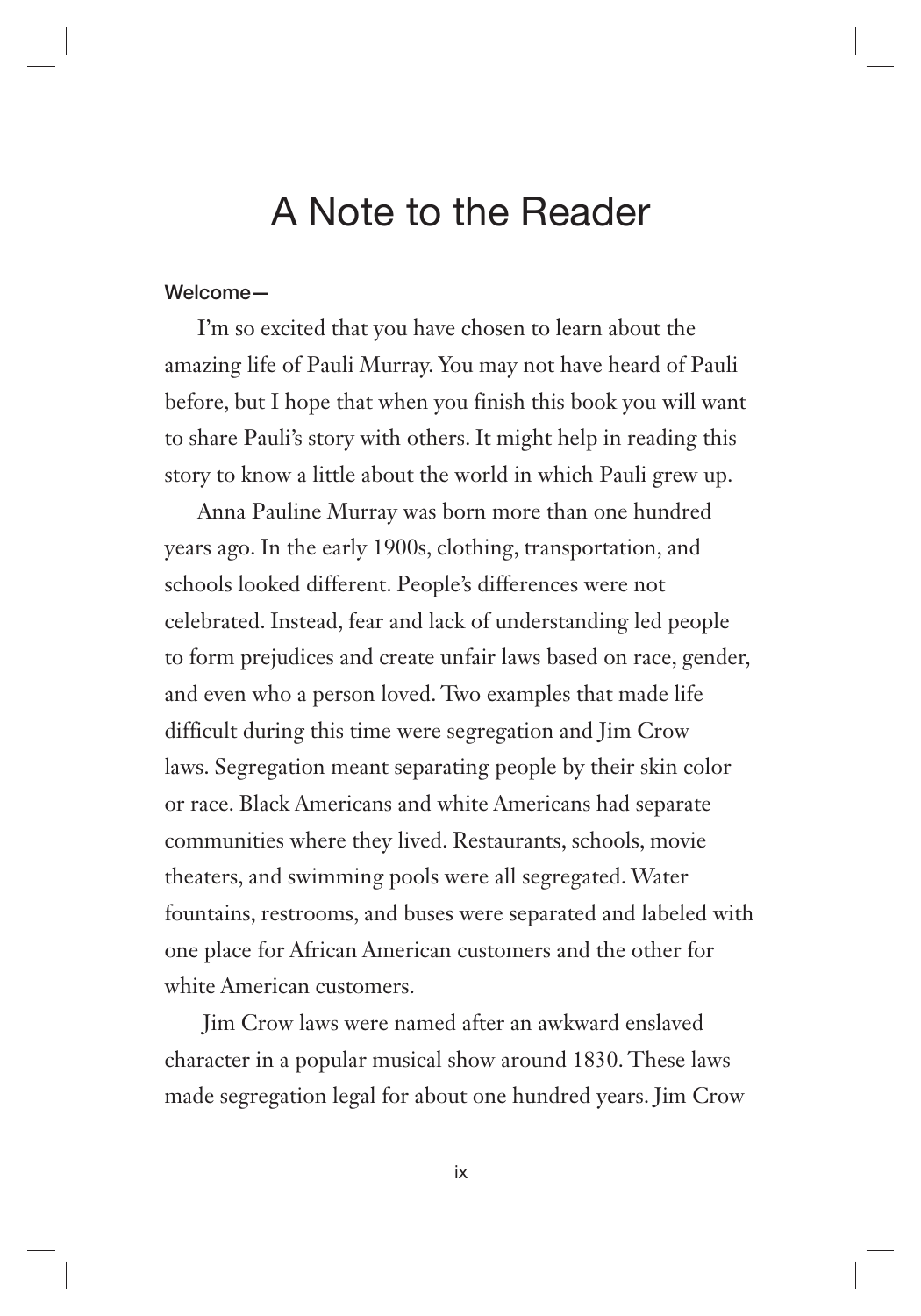laws were strictly enforced using fear, the threat of paying large fines, jail time, and harsh, violent treatment. These unfair laws divided Americans in towns and cities across the country. Treatment that discriminated against African Americans became a way of life. Living freely and achieving their dreams was a great challenge.

It was also the case during Pauli's life that women were not treated fairly or as equals. There were jobs women were expected to do and other jobs they were not. Women's voices were ignored. They could not vote, they could not attend some schools, have leadership roles, or earn as much money as men. Women were expected to wear dresses, skirts, and suits. Pauli named the unfair treatment "Jane Crow." The combination of Pauli's race and gender made life twice as hard because of Jim Crow and Jane Crow laws and expectations.

Pauli Murray lived until the year 1985 and dedicated her life to creating change. At the age of seventy-four, Pauli lived long enough to see many of these laws and ways of life changed for both African Americans and women. Pauli Murray fought for equality and freedom using great intelligence, brilliant writing skills, a handy typewriter, and a strong voice to speak out against unfair treatment of all people.

Maybe after reading about Pauli Murray, you'll be inspired to dream about how you will use your gifts and talents to change our world.

Happy Reading!

x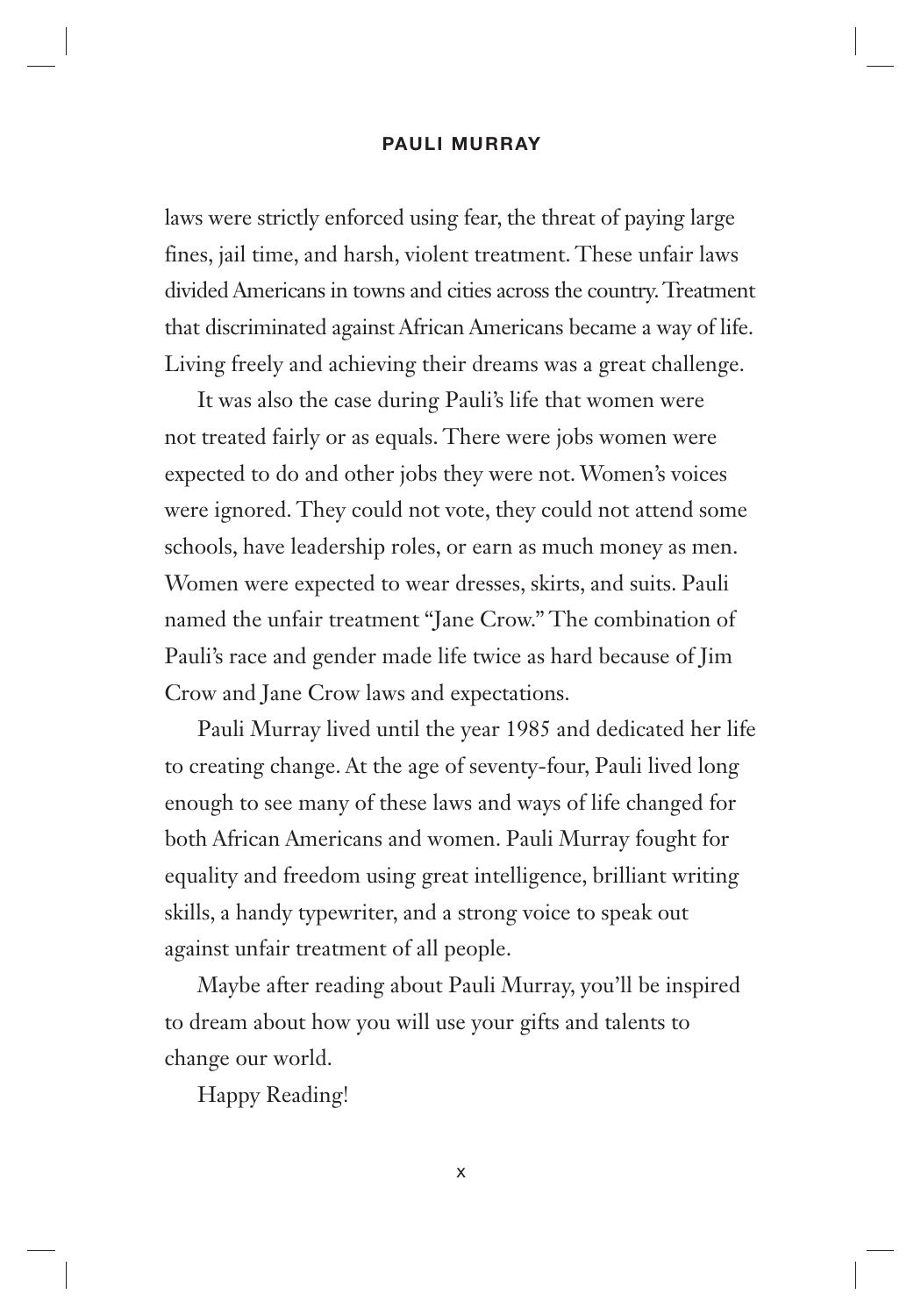

## 1 • The Beginning

**Swirling around us at birth** are all the possibilities for what and who we can be. Parents and family hold hopes and dreams for their newborns, anxiously awaiting the gifts they will bring into the world. From the time we are born, we are chosen to be special, unique, and awesome, made in our Creator's image. There is a religious verse, or psalm, that describes this as being "fearfully and wonderfully made." This was all true for Anna Pauline. Full of hope and possibilities, Anna Pauline grew into a truly special person who shared her gifts, shouting for the rights of all people and changing the world.

On November 20, 1910, the world welcomed Anna Pauline Murray. Born in Baltimore, Maryland, she was the child of William Murray and Agnes Fitzgerald. Her father was a public schoolteacher and her mother a nurse. Anna Pauline was the fourth of the six Murray children. The oldest sibling, Grace, was followed by Mildred, Willie, Anna Pauline, Rosetta, and the youngest, Robert Fitzgerald.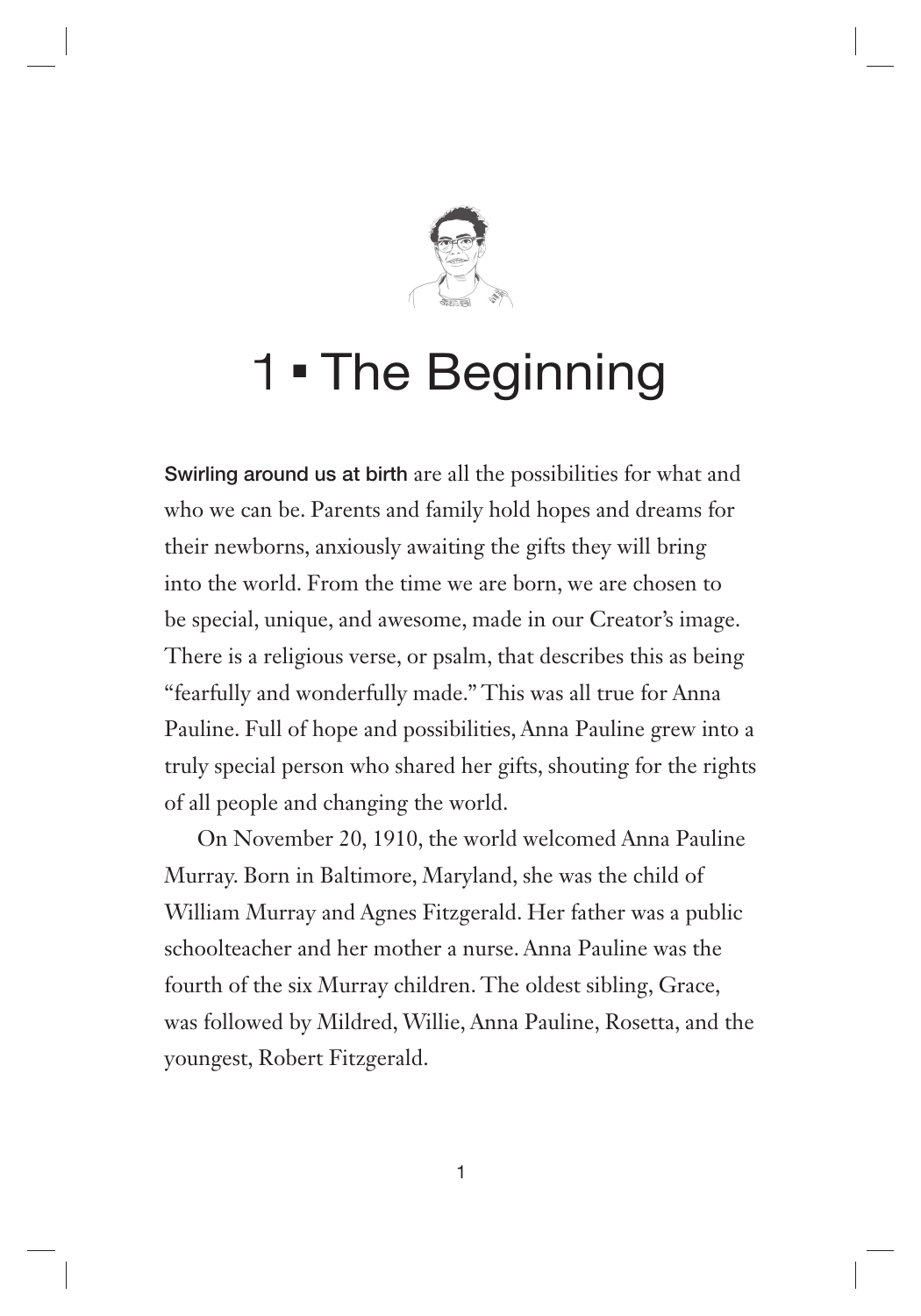Anna Pauline's life was like a winding path that unfolded before her. The journey had many twists and turns and often was not easy. There were challenges, things that would try to block her path. Helping her along the way were family members, friends, and a number of mentors that would gently guide her throughout her life and keep her focused and moving forward. These guardians would faithfully hold the vision for Anna Pauline that she was indeed someone special.

Sadly, Anna Pauline's mother died when Anna Pauline was only three and a half years old. After her mother's death, Anna Pauline's father was unable to care for the children and sent them to live with relatives. Grace, Mildred, Will, and Rosetta went to live with family members in Baltimore. Anna Pauline moved to Durham, North Carolina, to live with her grandparents—her mother's parents—Robert and Cornelia Fitzgerald, and two aunts, Sallie and Pauline. When Anna Pauline was thirteen, a short nine years after her mother's death, her father was killed.

Anna Pauline was the only child in her grandparents' home. Some of her earliest memories were of being held and rocked by her grandmother. Anna Pauline felt safe and loved, and she always held a special place in her heart for her grandmother. Anna Pauline's parents were kept alive in her memory through stories her aunts and grandparents would tell. There were family pictures on the walls in their home and she was allowed

2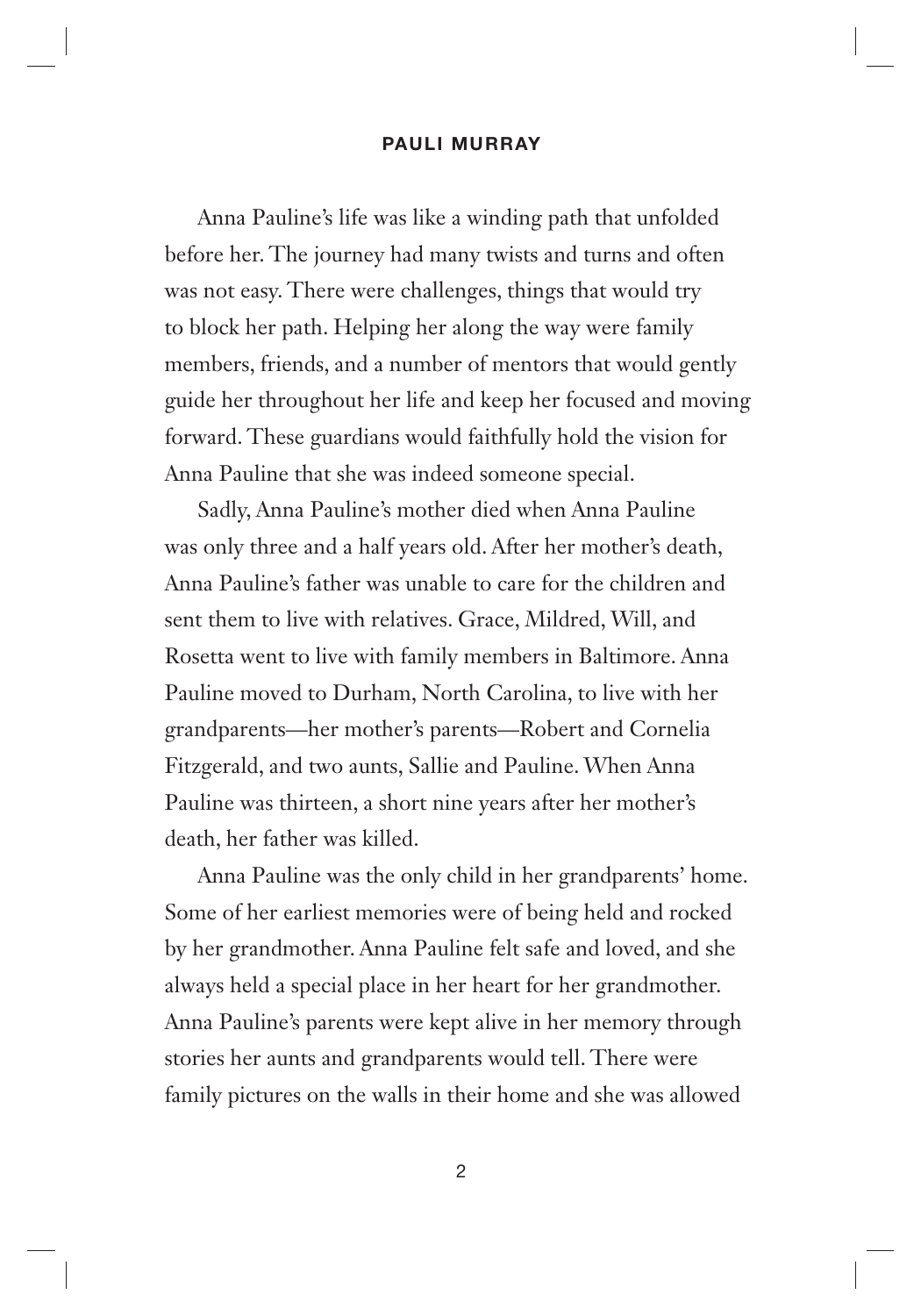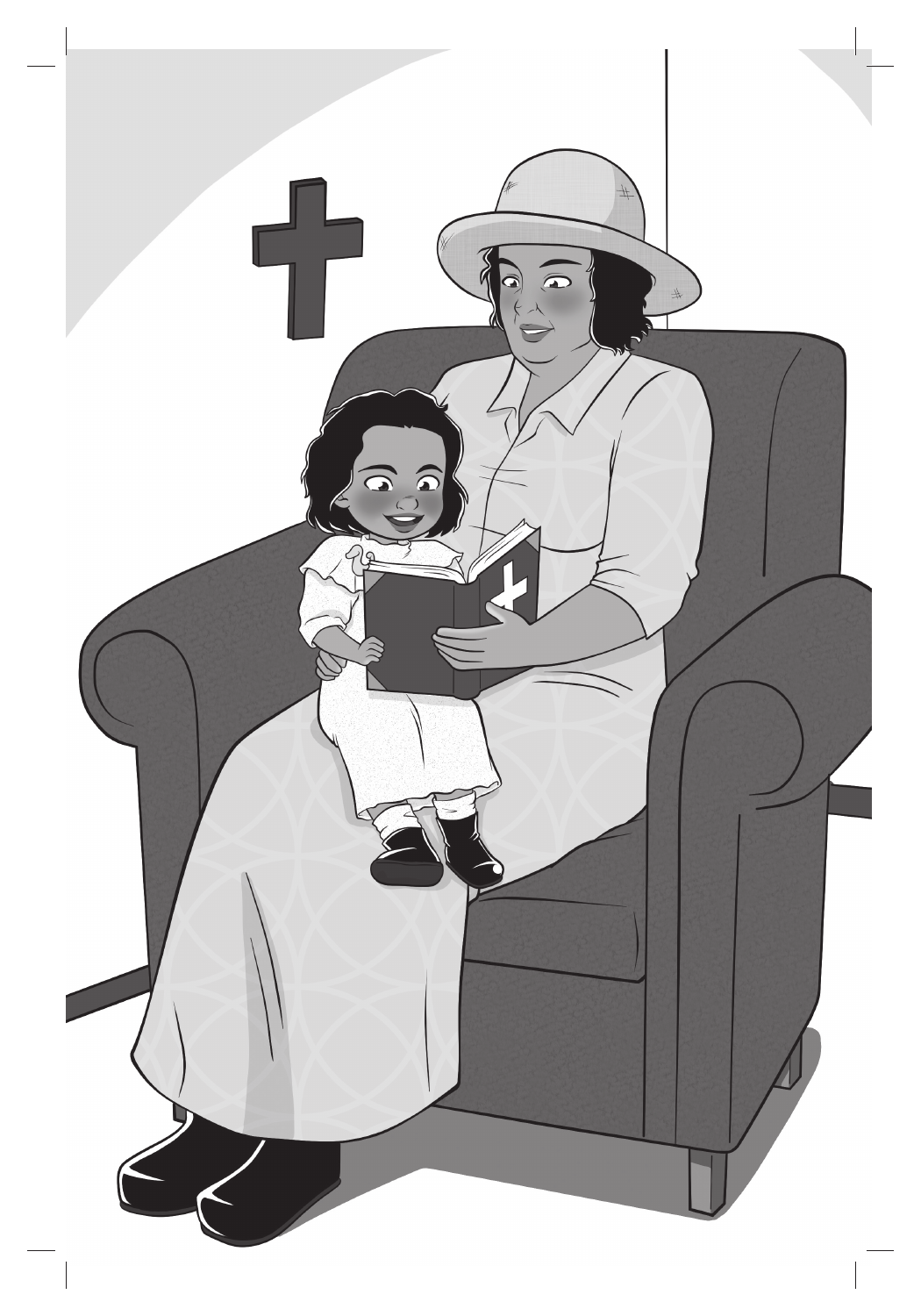to ask endless questions about them. The stories, lovingly told, along with the pictures helped Anna Pauline to know, love, and appreciate her parents.

Anna Pauline shared the same name with her Aunt Pauline. Many times, children are named for a relative who is well loved. Aunt Pauline was her mother's oldest sister and the two sisters had been very fond of each other. Her aunt soon became like a mother to Anna Pauline and later adopted her.

Aunt Pauline was a no-nonsense person. She did not smile often, but Anna Pauline felt loved. Her aunt was firm, yet kind. She had expectations and encouraged Anna Pauline to always work toward her best. Aunt Pauline also helped Anna Pauline see that life had many choices, helping her to understand that choices have consequences, good and bad. Anna Pauline sometimes found out the hard way when she made poor choices and Aunt Pauline did not come to the rescue. Aunt Pauline helped Anna Pauline face difficult choices throughout her life.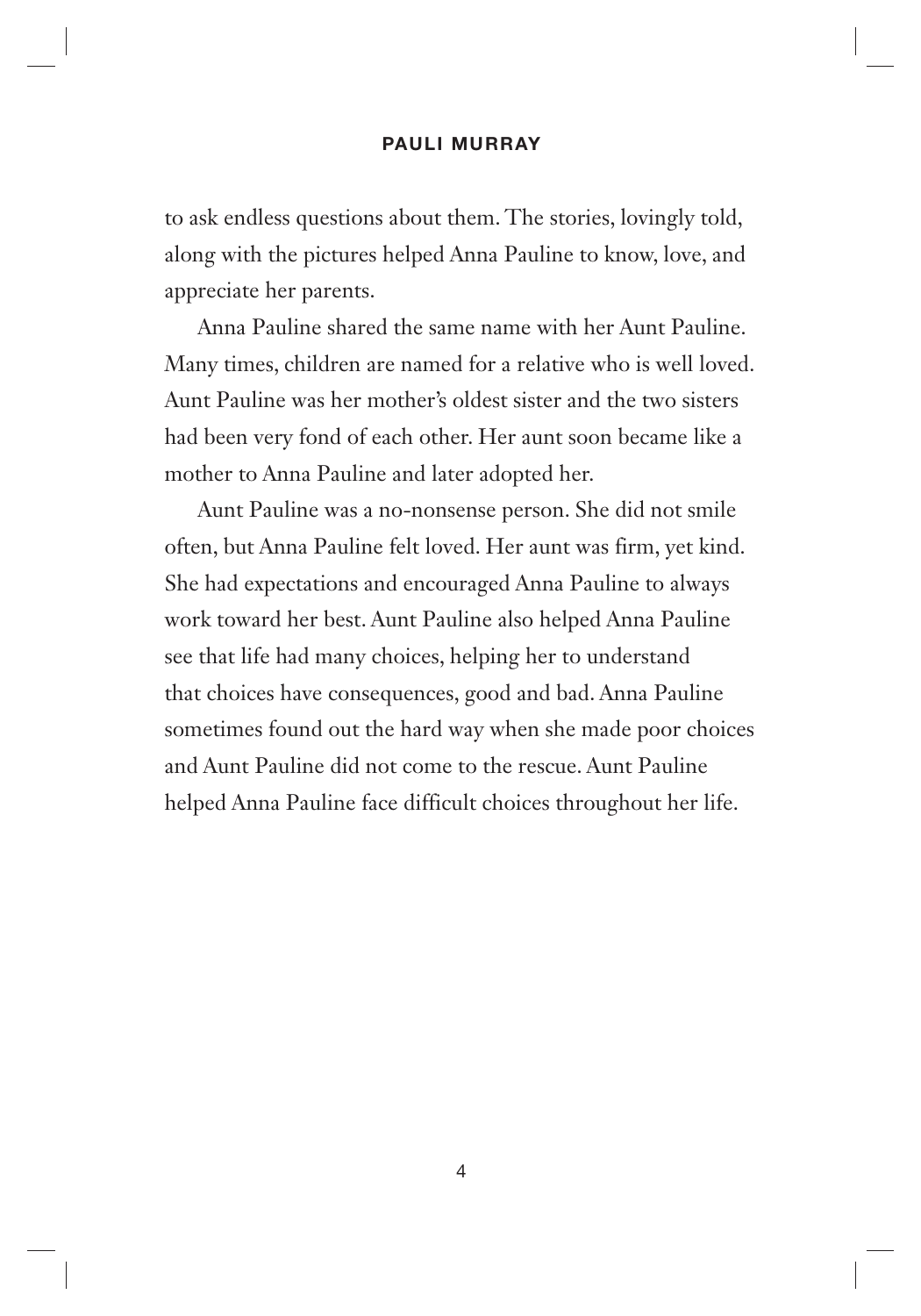

### 2 ■ Faith

**Faith was at the center of family life** for Anna Pauline. There was a wooden cross over the mantlepiece in her grandparent's home, a place of honor. Many evenings Anna Pauline would read the Bible to her grandmother. At the age of nine, Anna Pauline was confirmed in the Episcopal Church by Bishop Henry B. Delany, a family friend. He was one of the first two African American bishops in the Episcopal Church. Many years later, Anna Pauline visited Bishop Delaney when he was very ill. She and her aunt said final prayers with the bishop. He called Anna Pauline to his bedside and spoke words that would never be forgotten. Almost as if he were looking into the future, Bishop Delaney said, "You are a child of destiny." Aunt Pauline would hold this vision and remind Anna Pauline of it often.

Anna Pauline continued to honor familiar faith traditions throughout her life. As a youngster, Anna Pauline regularly attended church with Aunt Pauline each Sunday. As a young adult and into adulthood, Anna Pauline continued to attend